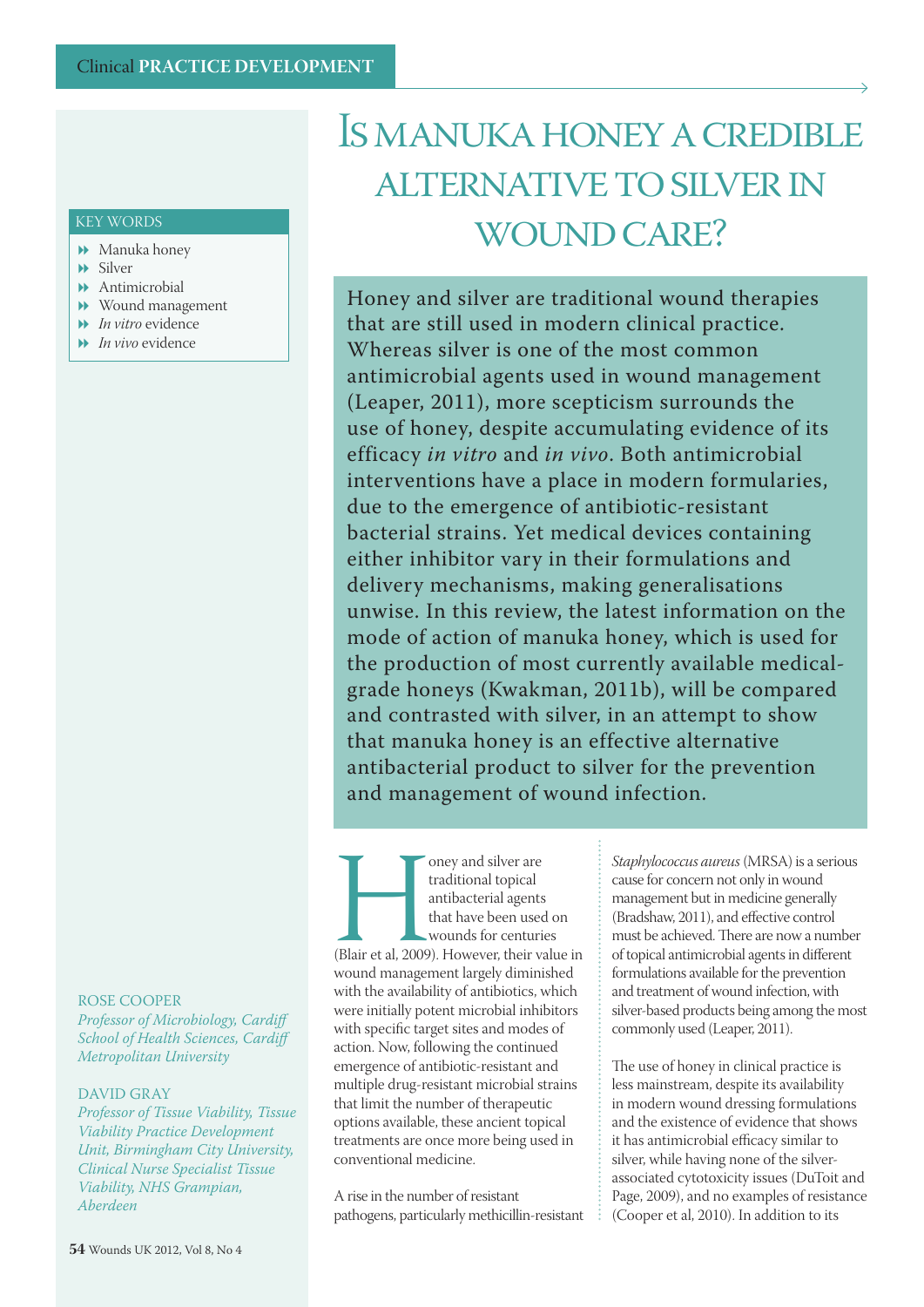Adams CJ, Manley-Harris M, Molan PC (2009) The origin of methylglyoxal in New Zealand manuka (*Leptospermum scoparium*) honey. *Carbohydr Res* 26; 344(8): 1050–53

Alandejani T, Marsan J, Ferris W, Slinger R, Chan F (2009) Effectiveness of honey on *Staphylococcus aureus* and *Pseudomonas aeruginosa* biofilms. *Otolaryngol Head Neck Surg* 141(1): 114–48

Allen KL, Molan PC, Reid GM (1991) A survey of the antibacterial activity of some New Zealand honeys. *J Pharmacol* 43(12): 817–22

Aziz Z, Abu SF, Chong NJ (2012) A systematic review of silver-containing dressings and topical silver agents (used with dressings) for burn wounds. *Burns* 38(3): 307–18

Bang LM, Buntting C, Molan P (2003) The effect of dilution on the rate of hydrogen peroxide production in honey and its implications for wound healing. *J Altern Complement Med*  $9(2) \cdot 267 - 73$ 

Bardy J, Slevin NH, Mais KL, Molassiotis A (2008) A systematic review of honey uses and its potential value within oncology care. *J Clin Nurs* 17(19): 2604–23

Bergin SM, Wraight P (2006) Silver based wound dressings and topical agents for treating diabetic foot ulcers. *Cochrane Database Syst Rev* Jan 25;(1):CD005082

Blair SE, Cokcetin NN, Harry EJ Carter DA (2009) The unusual antibacterial activity of medical-grade leptospermum honey: antibacterial spectrum, resistance and transcriptome analysis. *Eur J Clin Microbiol Infect Dis* 28(10): 1199–1208

Blaser G, Santos K, Bode U et al (2007) Effect of medical honey on wounds colonized or infected with MRSA. *J Wound Care* 16: 325–28

Bowler PG, Duerden BJ, Armstrong DG (2001) Wound microbiology and associated approaches in wound management. *Clin Micro Rev* 14(2): 244–69

Bradshaw CE (2011) An in vitro comparison of the antimicrobial activity of honey/iodine/ silver wound dressings. *Bioscience Horizons*  $4(1): 61 - 70$ 

Brudzynski K, Abubaker K, St Laurent M, Castle A (2011) Re-examining the role of hydrogen peroxide in bacteriostatic and bactericidal activities of honey. *Front Microbiol* 2: 213

Burd A, Kwok Ch, Hung SC et al (2007) A comparative study of the cytotoxicity of silver based dressings in monolayer cell, tissue explant and animal models. *Wound Repair Regen* 15: 94–104

Carter MJ, Tingley Kelley K, Warriner RA (2010) Silver treatments and silver-impregnated dressings for the healing of leg wounds and ulcers: A systematic review and meta-analysis. *J Am Acad Dermatol* 63: 668-79.

Chambers J (2006) Topical manuka honey for MRSA-contaminated skin ulcers. *Palliat Med* 20(5): 557

antibacterial efficacy (*Table 1*), numerous additional key actions that are beneficial for wound management have been attributed to honey (Molan, 2005). For these reasons, further integration of honey into conventional medicine warrants serious consideration. This paper will discuss the possible reasons for the sceptism that exists in clinical practice concerning the use of honey.

It will present the available evidence for both *in vitro* and *in vivo* antibacterial efficacy of manuka honey, which is used for the production of most currently available medical-grade honeys (Kwakman, 2011a), and will also present comparable evidence for silver, in an attempt to show that manuka honey is a credible alternative antibacterial product for the prevention and management of wound infection.

#### **THE USE OF MANUKA HONEY AND SILVER IN CLINICAL PRACTICE: INFLUENCING FACTORS**

Honey was used for treating wounds in hospitals until the 1970s (Robson, 2005), but often non-sterile honey, sourced from supplies intended for nutritional rather than medical use, were employed.

Later this, coupled with messy application, led to honey being perceived by many clinicians as neither an effective nor user-friendly antimicrobial intervention when compared to more sophisticated, better presented and easier-to-use products, such as those containing silver (White and Molan, 2005). Much of the laboratory and clinical evidence for the use of honey published before 2000 was based upon the use of poorly characterised honeys (White and Molan, 2005), where the geographical and botanical source of the honey was frequently not specified.

However, honey cannot be considered a generic product because, although it has a broad-spectrum antimicrobial action, the chemistry and antimicrobial components differ greatly according to floral source, climate and harvesting conditions (Molan, 1992; Kwakman et al, 2011b). The presence of pesticides, pollutants or additives can also be expected to change the characteristics of a honey sample and make it unsuitable for clinical use. Hence

### **Table 1 Key actions of honey** *Broad spectrum antimicrobial activity*

| Provides a moist wound environment  |
|-------------------------------------|
| Autolytic debridement               |
| Wound deodoriser                    |
| Stimulation of wound healing        |
| Anti-inflammatory activity          |
| <i>Immuno-modulatory properties</i> |
| Reduces oedema                      |

well-characterised medical grade honeys are mostly used in modern licensed wound care products. Such variability in antimicrobial efficacy in clinical practice may also have hampered the acceptance of honey into modern medicine (Kwakman et al, 2008).

It is now widely recognised that different honeys have different antimicrobial properties (Kwakman et al, 2011b), and that experimental data from one type of honey cannot be applied generally to all honey products. The first modern medical-grade honey-based wound care product was registered in Australia in 1999, with Activon 100% manuka honey becoming the first honey product registered as a medical device in the UK in 2004. Products are now registered throughout Australasia, Hong Kong, Europe and North America.

Medical grade honey is distinguished from supermarket honey by its proven antibacterial activity, traceability of its source, and lack of contaminants. It is gamma-irradiated to kill bacterial spores that may be present in raw honey (Cooper and Jenkins, 2009). Honeys that are used clinically include buckwheat, chestnut, manuka, multifloral, tualang and some that do not disclose their floral source.

Medical grade manuka honey often carries a UMF (unique manuka factor) rating that represents its antimicrobial activity against *S. aureus* in an agar well diffusion assay (Allen et al, 1991). As the antimicrobial efficacy of manuka honey can vary from batch to batch, the rating gives an indication of its anti*staphylococcal* activity. A rating of 10 or more is considered to be suitable for medical use.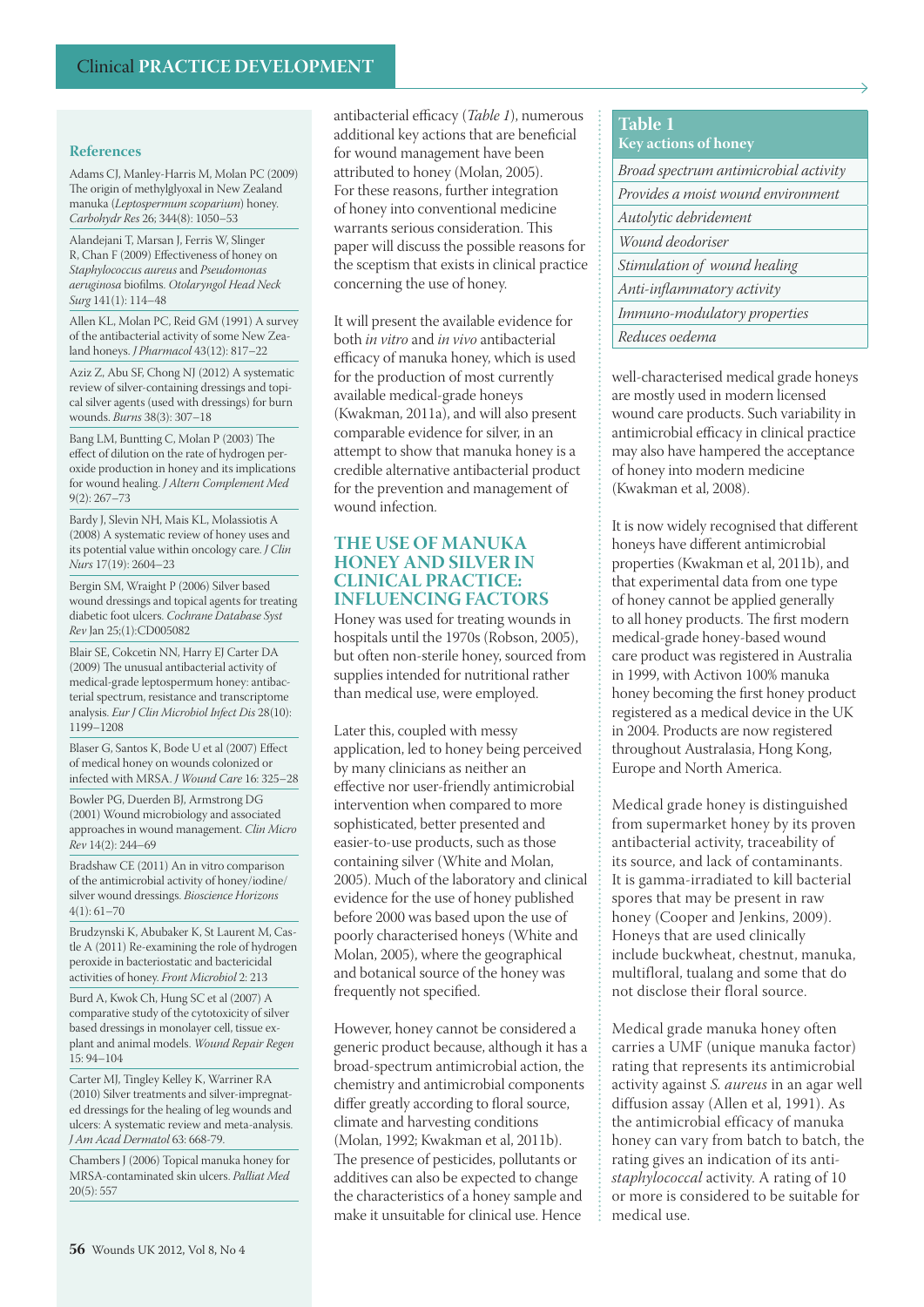Chaw KC, Manimaran M, Tay FEH (2005) Role of silver ions in destabilization of intermolecular adhesion forces measured by atomic force microscopy in *Staphylococcus epidermidis* biofilms. *Antimicrob Agents Chemother* 49(12): 4853–59

Cooper RA, Molan P, Harding KG (2002) The sensitivity to honey of Gram-positive cocci of clinical significance isolated from wounds. *J Applied Microbiol* 93: 857–63

Cooper R (2006) The antibacterial activity of honey. In: White R, Cooper R, Molan P (2006) *Honey: A Modern Wound Management Product*. Wounds UK, Aberdeen: 24–32

Cooper R (2007) Honey in wound care: antibacterial properties. *GMS Krankenhaushygiene Interdisziplinär* 2(2): 1–3

Cooper R, Jenkins L (2009) A comparison between medical grade honey and table honeys in relation to antimicrobial efficacy. *Wounds* 21(2): 29–36

Cooper RA, Jenkins L, Henriques AFM, Duggan RS, Burton NF (2010) Absence of bacterial resistance to medical grade manuka honey. *Eur J Clin Microbiol Infect Dis* 29: 1237–41

Cooper R, Jenkins L, Rowlands R (2011) Inhibition of biofilms through the use of Manuka honey. *Wounds UK* 7(1): 24–32

Cooper R, Jenkins R (2012) Are there feasible prospects for manuka honey as an alternative to conventional antimicrobials? *Expert Review of Anti-infective Therapy* 10(6): 623–25

Dunford CE, Cooper RA, Molan P, White R (2000) The use of honey Dunford in wound management. *Nurs Stand* 15(1): 63–68

DuToit DF, Page BJ (2009) An *in vitro* evaluation of the cell toxicity of honey and silver dressings. *J Wound Care* 18: 383–89

Eddy JJ, Giddeonsen MD (2005) Topical honey for diabetic foot ulcers. *J Fam Prac* 54(6): 533

The increasing availability of standardised, quality assured honey preparations in a range of user-friendly products, including sterile tubes of honey, ointment, honeyimpregnated tulles, alginates, gels and meshes, has resulted in honey being used increasingly in clinical practice. Similarly, dressings containing silver increased in usage by 200% between 1996 and 2009, due in part to strong marketing campaigns backed by large companies (Michaels et al, 2009) and also in response to an increasing awareness of the risks to vulnerable patients from wound infection. They, too, are available in a range of formulations including creams, ointments and dressings impregnated with elemental silver or silver-releasing compounds.

As is the case for differing honey products, there is variation in the antimicrobial efficacy of the silver products that are currently available (Ip et al, 2006). However, the popularity of silver compared to that of honey over the last decade, indicates that this was not an obstacle to clinical use. More recently, there have been concerns raised over the use of silver dressings because of questions related to efficacy, costeffectiveness and safety (International Consensus, 2012).

Whatever their active component, all antimicrobial agents require safe preparation, knowledge of the composition of antibacterial factors, knowledge of the mechanism of action and standardised antibacterial activity (Kwakman, 2011a; Kwakman et al, 2011b). It is a clinician's duty to be familiar with these factors so that appropriate management decisions can be made and antimicrobial dressings selected that are best suited for the patient's needs.

#### **ANTIBACTERIAL MODE OF ACTION OF MANUKA HONEY AND SILVER**

Many wounds support diverse communities of micro-organisms without adverse effects — they do not have to be sterile to heal uneventfully (Bowler et al, 2001). Infection can arise in acute and chronic wounds and always interrupts the healing process. Wounds are often polymicrobial with Grampositive cocci such as Streptococcus and Staphylococcus being the most

common isolates. However, Enterococci, Enterobacteriaceae, anaerobes and *Pseudomonas* species may also be responsible for causing infection (Bradshaw, 2011).

Many studies exist that outline the antimicrobial efficacy of honey (Molan, 1992) and 80 species are known to be inhibited by honey (Cooper, 2007). Manuka honey has been shown to have a bactericidal effect on a wide range of common wound pathogens *in vitro*, with antibiotic-sensitive strains and their respective antibiotic-resistant strains exhibiting equal susceptibility (Cooper et al, 2002).

A study to evaluate the activity of the medical grade honeys (manuka honey and Revamil®; B Factory) on *Bacillus subtilis*, *Escherichia coli*, *Pseudomonas aeruginosa* and MRSA showed that manuka honey had rapid activity (within two hours) against *B. subtilis* only, compared with Revamil which displayed rapid activity against *B. subtilis, E.coli* and *P. aeruginosa* (Kwakman et al, 2011b). Both honeys lacked rapid activity against MRSA. After 24 hours, manuka honey displayed potent slow bactericidal activity compared to Revamil, most noticeably against MRSA and *B. subtilis*. It was concluded that the antibacterial activity of each honey was attributed to its distinct set of individual components, which in turn gave each honey different bactericidal properties. Silver ions have also been shown to be active against a broad range of potential wound pathogens, including many antibiotic-resistant bacteria, such as MRSA and vancomycin-resistant enterococci (VRE) (Parsons et al, 2005).

One study (Ip et al, 2006) evaluated the antibacterial activity of five commercially available silver-coated or impregnated dressings on nine common wound pathogens including MRSA, *S. aureus*, *Enterococcus faecalis*, *P. aeruginosa*, and *E. coli*. The rapidity and extent of killing *in vitro* was investigated. Results showed that while all five silver-impregnated dressings exerted bactericidal activity particularly against Gram-negative bacteria, the spectrum and rapidity of action ranged widely for different dressings. Two dressings had rapid and broad-spectrum antibacterial activity, with one demonstrating bactericidal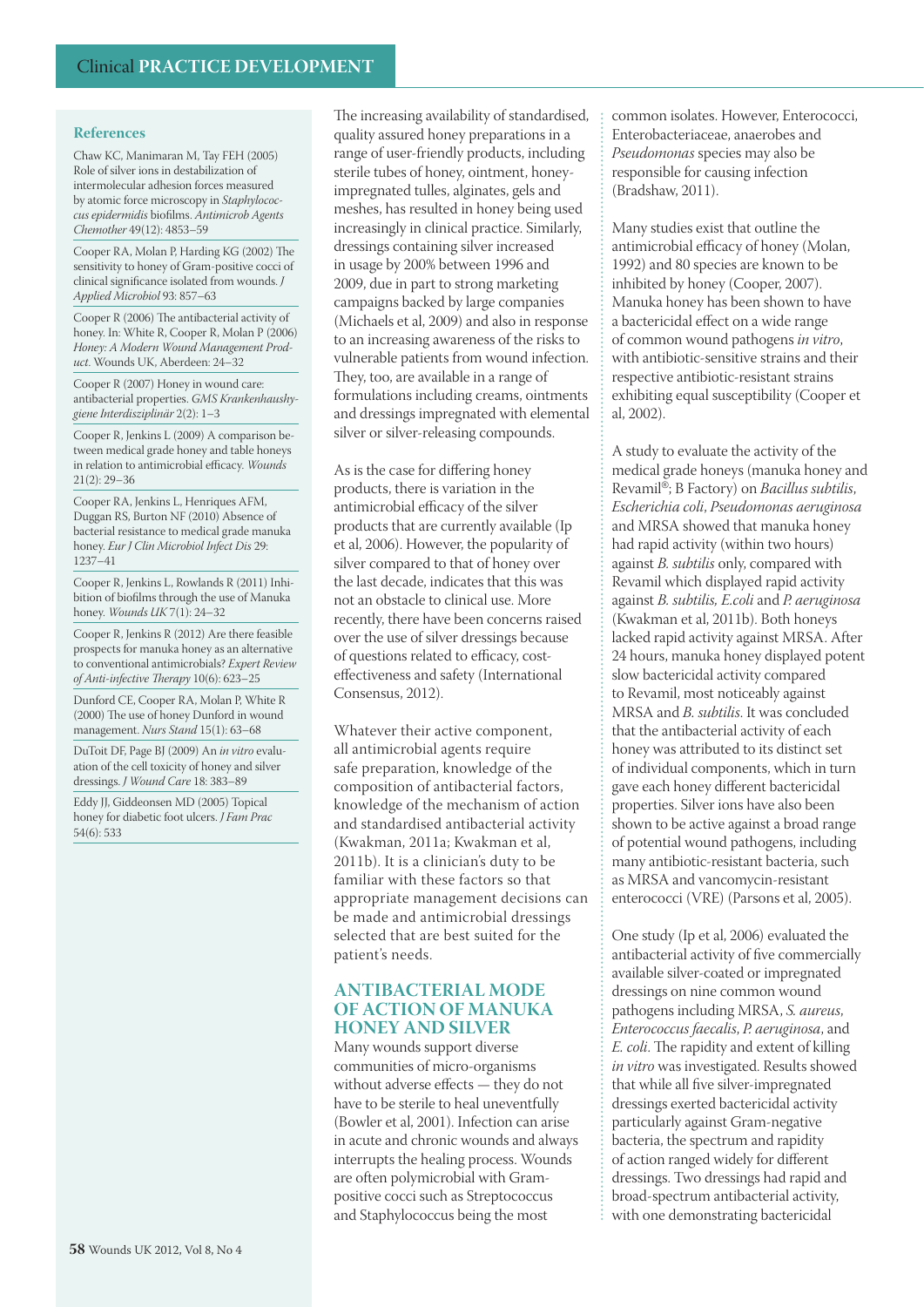action within 30 minutes against Gramnegative bacteria particularly. Other dressings displayed a much narrower range of bactericidal activities. These findings were confirmed by Edwards-Jones (2006).

Similarly, Bradshaw (2011) investigated the *in vitro* antimicrobial efficacy of one honey dressing and a range of silver and iodine dressings and suggested that there were no differences in antibacterial nature of the constituent inhibitors, but that there were significant differences between dressings within each category. In other words, all silver dressings did not elicit equivalent magnitudes of inhibitory effects and this was likely to have been the result of structural properties of the individual dressing affecting silver delivery (Bradshaw, 2011).

These studies again highlight the need for the characteristics of individual dressings to be better understood so that they can be used to maximum effect in clinical practice. It is important that clinicians appreciate differences in dressing formulations, because they may influence clinical outcomes with some products having a rapid, broad spectrum of activity, while others have a slower or narrower range of activity.

#### **Antibacterial mode of action of manuka honey**

Manuka honey is derived from European honey bees that forage on the nectar of manuka bushes (*Leptospermum scoparium*) that are indigenous to New Zealand, and it is this that gives it its unique antibacterial properties. The complex chemistry of manuka honey has complicated attempts to define its antibacterial mode of action. Like all honeys, manuka honey can restrict microbial growth due to its high sugar content, low water content and acidity (Molan, 1992). All micro-organisms require nutrients to survive and any restriction in supply will compromise growth and division (Cooper, 2006). Low acidity and low pH also make honey unsuitable to support bacterial growth, as most microbes prefer a neutral pH. Honey is a super-saturated solution of sugars with low water content, so the sugars readily bind the water molecules, making them unavailable for microorganisms (Cooper, 2006).

Even though undiluted honey prevents the growth of a wide range of bacteria, honey may be used at varying concentrations in different dressings/ formulations and it will always become diluted during clinical use as the osmotic pressure of its constituent sugars attracts fluid from wounded tissue. Honeys do not depend exclusively on sugars and organic acids for their antibacterial action. The honey bee produces an enzyme, glucose oxidase, which is mixed with nectar during collection and deposited into the honeycomb within the hive. The enzyme is not active in whole honey, but it becomes activated upon dilution with wound fluid and oxidizes glucose to gluconic acid and hydrogen peroxide. Hydrogen peroxide generation also confers antibacterial properties to many honeys (Bang et al, 2003; Brudzynski et al, 2011), but its production has not been observed in manuka honey (Kwakman et al, 2011b).

The unique antimicrobial properties of manuka honey have been attributed in large part to the presence of methylglyoxal (MGO), which has been shown to originate from the high levels of dihydroxyacetone present in the nectar of manuka flowers (Adams et al, 2009; Mavric et al, 2008). MGO was found to be present in 100-fold higher concentrations in manuka than in other honeys (Mavric et al, 2008) and was confirmed as a significant bactericidal component of manuka honey (Kwakman et al, 2011b). However, when MGO was neutralised, bactericidal activity was still detected. This suggested the presence of additional antibacterial components in manuka honey. Reduced ability of this neutralised manuka honey to inhibit MRSA was noted, suggesting that MGO was not wholly responsible for inhibitory activity at low concentrations.

Kwakman et al (2011b) also showed that higher concentrations of MGOneutralised manuka honey were needed to inhibit *B. subtilis* and *P. aeruginosa* (eight- and two-fold respectively) compared to MRSA, and that antibacterial activity was not due to sugars alone. Activity against *E. coli* was not affected by MGO neutralisation, indicating that other components of the honey were responsible for action against this bacterial species. When

#### **References**

Fraser JF, Cuttle L, Kempf M, Kimble RM (2004) Cytotoxicity of topical antimicrobial agents used in burns wounds in Australasia. *ANZ J Surg* 74(3): 139–42

Gethin G (2004) Is there enough clinical evidence to use honey to manage wounds? *J Wound Care* 13(7): 275–78

Gethin G, Cowman S (2008) Bacteriological changes in sloughy venous leg ulcers treated with manuka honey or hydrogel: an RCT. *J Wound Care* 17(6): 241–47

Gupta A, Silver S (1998) Silver as a biocide; will resistance become a problem? *Nature Biotechnol* 16: 10, 888

Henriques AF, Jenkins RE, Burton NF, Cooper RE (2009) The intracellular effects of manuka honey on *Staphylococcus aureus*. *Eur J Clin Microbiol Infect Dis* 29(1): 45–50

Henriques AF, Jenkins RE, Burton NF, Cooper RA (2010) The effect of manuka honey on the structure of *Pseudomonas aeruginosa*. *Eur J Clin Microbiol Infect Dis* 30(2): 167–71

International Consensus (2012) *Appropriate Use of Silver Dressings in Wounds. An Expert Working Group Consensus*. Wounds International, London

Ip M, Lai Lui S, Poon VKM, Lung I, Burd A (2006) Antimicrobial activities of silver dressings: an in vitro comparison. *J Medical Microbiol* 55: 59–63

Jenkins R, Burton N, Cooper R (2011a) Manuka honey inhibits cell division in methicillinresistant *Staphylococcus aureus*. *J Antimicrob Chemother* 66(11): 2536–42

Jenkins RE, Burton NF, Cooper RA (2011b) The effect of manuka honey on the expression of universal stress protein A in meticillin resistant *Staphylococcus aureus*. *Int J Antimicrob Agents* 37: 373–6

Jenkins RE, Cooper RA (2012) Synergy between oxacillin and manuka honey sensitizes methicillin-resistant *Staphylococcus aureus* to oxacillin. *J Antimicrob Chemother* 67(6): 1405–7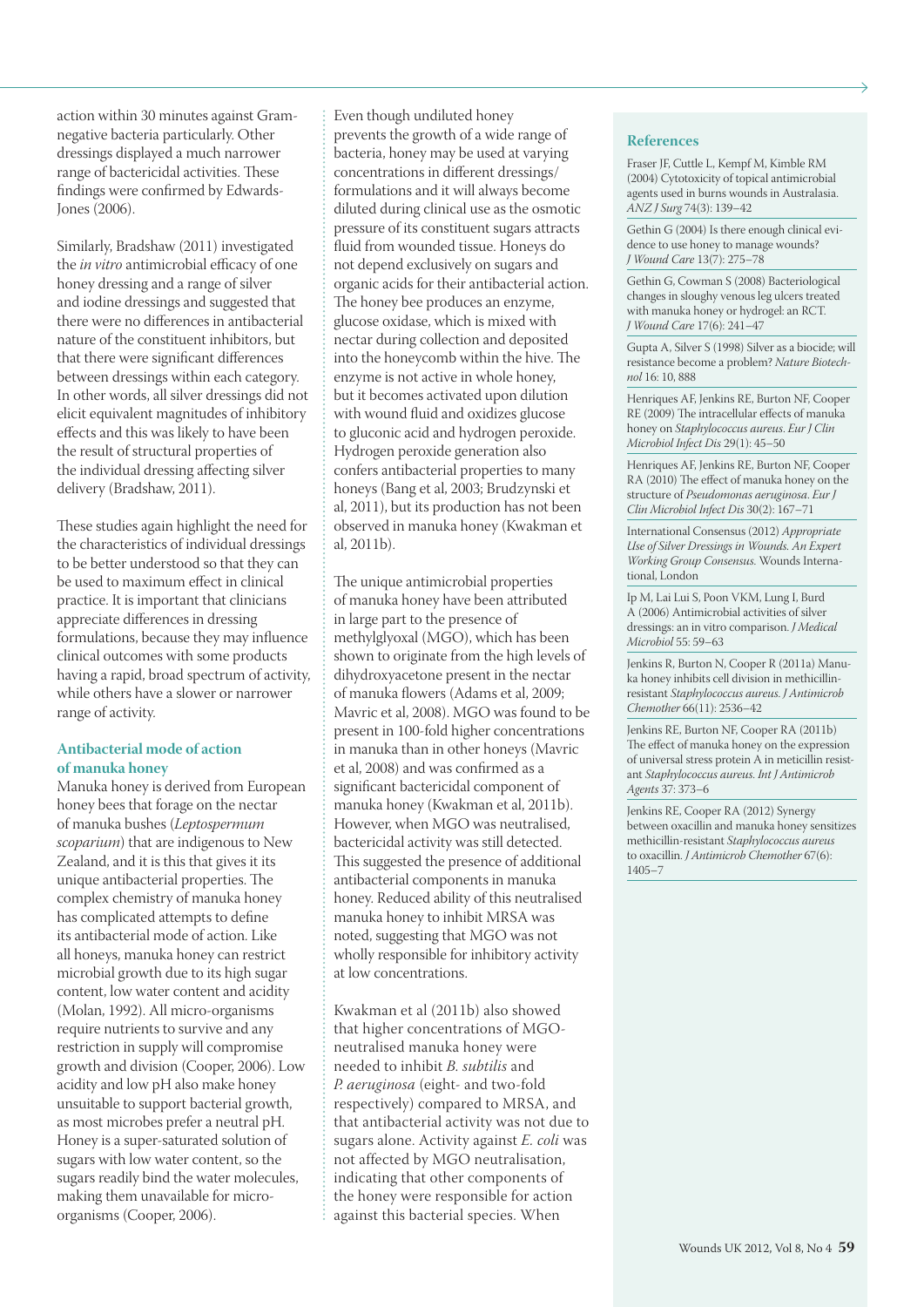Jull AB, Rodgers A, Walker N (2008) Honey as a topical treatment for wounds. *Cochrane Database Syst Rev* 8(4): CD005083

Kato Y, Umeda N, Maeda A, et al (2012) Identification of a novel glycoside, Leptosin, as a chemical marker of Manuka honey. *J Agric Food Chem* 60: 3418–23

Kostenko V, Lyczak J, Turner K, Martinuzzi RJ (2010) Impact of silver-containing wound dressings on bacterial biofilm viability and susceptibility to antibiotics during prolonged treatment. *Antimicrob Agents Chemoth* 54(12): 5120–31

Kwakman PHS, Van den Akker JPC, Guclu A et al (2008) Medical-grade honey kills antibiotic-resistant bacteria *in vitro* and eradicates skin colonisaton. *Clin Infect Dis* 46: 1677–82

Kwakman PHS, de Boer L, Ruyter-Spira CP et al (2011a) Medical-grade honey enriched with antimicrobial peptides has enhanced activity against antibiotic-resistant pathogens. *Eur J Clin Microbiol Infect Dis* 30: 251–57

Kwakman PHS, te Velde AA, de Boer L, Vandenbrouke-Grauls CMJE, Zaat SAJ (2011b) Two major medicinal honeys have different mechanisms of bactericidal activity. *PLoS ONE* 6(3): e17709

Leaper D (2011) An overview of the evidence on the efficacy of silver dressings. In: *The silver Debate: a new consensus on what constitutes credible and attainable evidence*. *J Wound Care* supplement, March

Maddocks SE, Lopez MS, Rowlands R, Cooper RA (2012) Manuka honey inhibits the development of Streptococcus pyogenes biofilms and causes reduced expression of two fibronectin binding proteins. *Microbiol* (158): 781–90

the compound sodium polyanethole sulphonate (SPS), which is able to neutralise cationic compounds, was added to the MGO-neutralised manuka honey, all residual activity against *P. aeruginosa* was lost, suggesting that this activity had been due to the presence of cationic compound(s). Activity against *B. subtilis* and *E. coli* was also reduced. When pH was neutralised, all remaining activity against *E. coli* was abolished. Activity against *B. subtilis* was decreased but was still substantial, therefore, low pH was considered to be responsible for non-cationic bacterial activity of MGO-neutralised manuka honey against *B. subtilis*. In summary, Kwakman et al (2011a) showed that MGO contributed to the activity of manuka honey against *S. aureus* and *B. subtilis*, but not against *E. coli* and *P. aeruginosa*, which involved unidentified

Leptosin, a glycoside, has recently been discovered as a characteristic compound of manuka honey. Furthermore, the concentration of leptosin positively correlates with the UMF of manuka honey, indicating that leptosin may have the potential to be a good chemical marker for the identification of manuka honey and used to assess its antimicrobial efficacy (Kato et al, 2012). In addition to laboratory investigations aimed to determine the antibacterial constituents of manuka honey, the effects of manuka honey on the bacterial structure of common wound pathogens have been explored.

cationic and non-cationic compounds.

#### *S. aureus*

Manuka honey has been shown to interrupt cell division of *S. aureus* (Henriques et al, 2009). Structural changes observed with transmission electron microscopy showed that manuka honey-treated *S. aureus* cells failed to progress through the cell cycle and could not separate effectively. This bactericidal effect was independent of component sugars in manuka honey, and indicated that the staphylococcal target site of manuka honey involved the cell division machinery (Henriques et al, 2009). Analysis of the proteins expressed by *S. aureus* treated with manuka honey has recently shown that multiple cellular effects occurred which were distinct

from those induced by other bacterial inhibitors (Packer et al, 2012).

#### *MRSA*

Manuka honey also interrupts cell division in MRSA (Jenkins et al, 2011a). Using electron microscopy, enlarged cells containing septa were observed in MRSA exposed to inhibitory concentrations of manuka honey (5%, 10% and 20%w/v). The effect was not caused by either constituent sugars or MGO, indicating the presence of additional antibacterial components, possibly acting synergistically with other components in the honey. Cell division in MRSA was prevented just before the point at which the bacteria would normally separate because the enzymes responsible for digesting cell wall in the bacterial *septa* had been inactivated. Manuka honey has also been shown to elicit down-regulation of a universal stress protein in MRSA, which compromises its ability to overcome environmental insults (Jenkins et al, 2011b) and to work synergistically with oxacillin to reverse oxacillin resistance in MRSA (Jenkins and Cooper, 2012). These multiple inhibitory effects of manuka honey on MRSA indicate that it may play an important clinical role in managing patients with, or at risk of, MRSA infection (Cooper and Jenkins, 2012). Indeed, case reports that demonstrate MRSA eradication following topical application of manuka honey to colonised wounds have been published (Natarajan et al, 2001; Eddy and Giddeonsen, 2005; Chambers, 2006; Blaser et al, 2007; Gethin and Cowman, 2008).

#### *P. aeruginosa*

In *P. aeruginosa* cells treated with manuka honey, extensive structural damage was observed using scanning and transmission electron microscopy (Henriques et al, 2010). Loss of structural integrity and changes in cell shape and surface were noted in honey-treated cultures, along with evidence of cell disruption and lysis. These effects were different to those seen in *Staphylococci* (Henriques et al, 2010) and agree with the deductions that different components in manuka honey contribute to lethal events in bacteria (Kwakman et al, 2011a). Recently changes in cell surface layers of *P. aeruginosa* exposed to manuka honey have been found to result from the down-regulation of an outer membrane protein, which is important in anchoring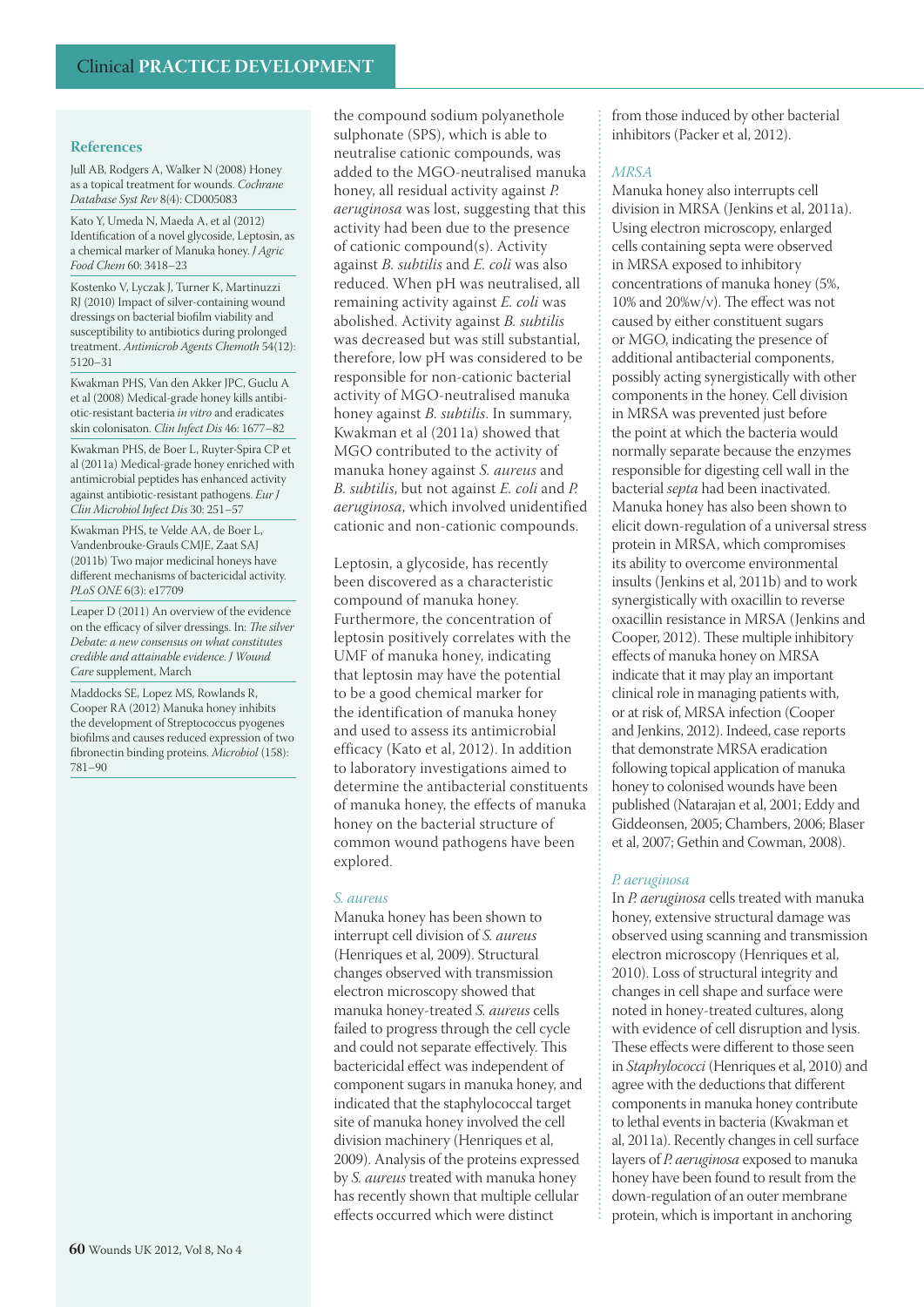membranes to the underlying wall (Roberts et al, in press).

#### *E. coli*

A blend of *Leptospermum* honeys induced a unique response that involved multiple cell targets in *E. coli* (Blair et al, 2009), resulting in disturbed protein synthesis and a bacterial cell stress response.

#### *Biofilm*

The ability of manuka honey to inhibit established biofilms has been demonstrated in studies conducted in Canada (Alandejani et al, 2009), Norway (Merckoll et al, 2009), and in the UK (Okhiria et al, 2009; Cooper et al, 2011). Generally, manuka honey was more effective than other honey samples, and higher concentrations of honey were required to inhibit established biofilms than those required to inhibit planktonic cells.

In one study, the effect of manuka honey on six biofilms of *P. aeruginosa* over a 24-hour period was determined (Okhiria et al, 2009). One culture from a reference collection and five clinical isolates from chronic wounds infected with *P. aeruginosa* were grown into established biofilms. The effects of two concentrations of manuka honey were tested over 24 hours. Exposure of *P. aeruginosa* biofilms to 40%w/v manuka honey resulted in significantly reduced biofilm biomass for all cultures (p>0.05), compared to growth medium alone and 20%w/v manuka honey. Maximum inhibition was noted after 9–11 hours of exposure and increased biomass at 24 hours. Since honey contains sugars that bacteria could utilise for growth, it is important that the amount of active honey within the wound is maintained at inhibitory levels if biofilm is to be inhibited, rather than stimulated in a wound. Length of exposure is also crucial. The authors concluded that as most dressings contain 80–100% manuka honey, it is probable that application would initially reduce biofilms (Okhiria et al, 2009).

In another study it was demonstrated that biofilms of *S. aureus*, MRSA and VRE were prevented and inhibited *in vitro* by Activon manuka honey at concentrations that could be used in clinical practice (Cooper et al, 2011). However, exposure

to concentrations below 10% w/v promoted growth of biofilms of S. aureus, MRSA and VRE. The authors concluded that as honey is unlikely to be diluted by factors of 10 in the wound, there should be no problem in clinical use, but highlighted the importance of applying and maintaining appropriate concentrations *in vivo* (Okhiria et al, 2009; Cooper et al, 2011).

Manuka honey has also been shown to inhibit *Streptococcus pyogenes* biofilms by the downregulation of two fibrinogenbinding proteins located on the bacterial surface, which are necessary for bacterial aggregation and adherence. Interference in these processes is likely to prevent acute wound infections, as well as preventing and disrupting biofilms that typify chronic wounds (Maddocks et al, 2012).

#### **Antimicrobial mode of action of silver**

Elemental silver (Ag) is ionised in the presence of wound fluid to form Ag+, whereas silver compounds contain positive silver ions bound to negatively charged ions or molecules, which dissociate when in contact with wound fluid to form Ag+. These positively charged ions are attracted to the negatively charged structures in the bacterial cell membrane, which they bind to and enter, affecting multiple sites within the bacterial cells.

Silver ions have a strong affinity to electron donor groups containing sulphur, oxygen and nitrogen and binding to these groups results in the blockage of key pathways such as cell respiration, structural disruption of the cell membrane and blockage of the enzyme and transport systems (Percival et al, 2005). Bacterial ribonucleic acid (RNA) and deoxyribonucleic acid (DNA) may also be denatured, preventing transcription and replication (Michaels et al, 2009). At present, the precise mechanisms by which silver inhibits bacteria have not yet been well characterised, but there is consensus that surface binding and damage to membrane function are the most important bactericidal mechanisms of silver (Percival et al, 2005). A maximum concentration of approximately 1 part per million (1µg/ml) silver ions is thought to be achievable in wound exudate exposed to different silver dressings. This maximal

#### **References**

Malliard JY (2006) *Focus on Silver*. Available at: http://www.worldwidewounds.com/2006/ may/Maillard/Focus-On-Silver.html (accessed: 22 July, 2012)

Michaels JA, Campbell WB, King BM et al (2009) A prospective, randomised, controlled trial and economic modelling of antimicrobial silver dressings versus non adherent control dressing for venous leg ulceration: the VUL-CAN trial. *Health Technol Assess* 15(1): 114, iii

Mavric E, Wittmann S, Barth G, Henle T (2008) Identification and quantification of methylglyoxal as the dominant antibacterial constituent of Manuka (Leptospermum scoparium) honeys from New Zealand. *Mol Nutr Food Res* 52: 483–89

Merckoll P, Jonassen TØ, Vad ME, Jeansson SL, Melby KK (2009) Bacteria, biofilm and honey: a study of the effects of honey on 'planktonic' and biofilm-embedded chronic wound bacteria. *Scand J Infect Dis* 41(5): 341–47

Molan PC (1992) The antibacterial nature of honey: 1. The nature of the antibacterial activity. *Bee World* 73(1): 5–28

Molan P (2005) Mode of action. In: White R, Cooper R, Molan P, (eds). *Honey: A Modern Wound Management Product*. Wounds UK, Aberdeen: 1–23

Molan P (2011) The evidence and the rationale for the use of honey as a wound dressing. *Wound Practice and Research* 19(4): 204–20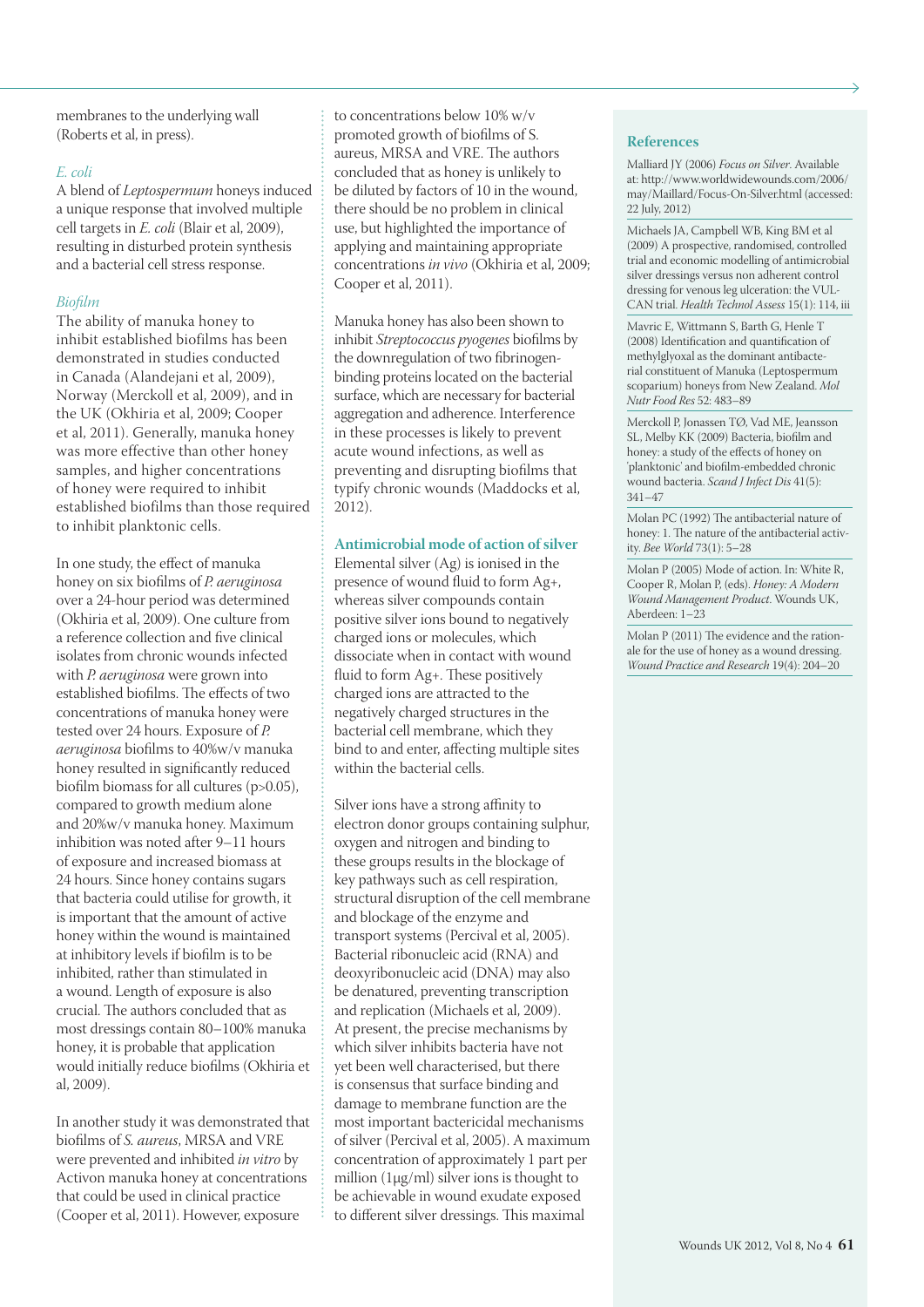Moore O, Smith L, Campbell F, Seers K, Mc-Quay H, Moore R (2001) Systematic review of the use of honey as a wound dressing. *BMC Compl Altern Med* 1: 2. Available online at: http://www.biomedcentral.com/1472- 6882/1/2 (accessed: 22 July, 2012)

Natarajan S, Williamson D, Grey J, Harding KG, Cooper RA (2001) Healing of an MRSAcolonized, hydroxyurea-induced leg ulcer with honey. *J Dermatol Treat* 12: 33–36

Okhiria OA, Henriques AFM, Burton NF, Peters A, Cooper RA (2009) Honey modulates biofilms of *Pseudomonas aeruginosa* in a time and dose dependent manner. *J ApiProduct and ApiMedical Science* 1(1): 6–10

O'Meara SM, Cullum NA, Majid M, Sheldon TA (2001) Systematic review of antimicrobial agents used for chronic wounds. *Br J Surg*  $88(1): 4-21$ 

Packer JM, Irish J, Herbert BR et al (2012) Specific non-peroxide antibacterial effect of manuka honey on the *Staphylococcus aureus* proteome. *Int J Antimicrob Agents* 40(1):  $43 - 50$ 

Paddle-Ledinek JE, Nasa Z, Cleland HJ (2006) Effect of different wound dressings on cell viability and proliferation. *Plast Reconstr Surg* 117(7 Suppl): 1105–85

Parsons D, Bowler PG, Myles V, Jones S (2005) Silver antimicrobial dressings in wound management: a comparison of antibacterial, physical, and chemical characteristics. *Wounds* 17(8): 222–32

Percival SL, Bowler PG, Russell D (2005) Bacterial resistance to silver in wound care. *J Hosp Infection* 60: 1–7

concentration is due in part to chloride ions in exudate that bind silver ions limiting their availability to the wound bed.

Data from some studies indicate this concentration is sufficient to achieve bactericidal effects, whereas others show that over 80% of organisms tested have minimal inhibitory concentrations that exceed 1ppm of silver (Thomas and McCubbin, 2003). It is not clear how silver content and availability measured in experimental settings relates to clinical performance.

#### *Biofilms*

*In vitro* studies of the effects of silver on biofilms indicate that silver may destabilise the biofilm matrix, kill bacteria within the biofilm, and increase susceptibility of bacteria to certain antibiotics, but that this effect also varies according to the silver species and dressing carrier used. It has been shown that silver ions can destabilise biofilm matrices by binding to biological molecules responsible for the biofilm stability (Chaw et al, 2005). The attachment of silver to these molecules leads to a reduction in the number of binding sites for stabilising bonds to form and interactions to occur, leading to destabilisation of the overall structure.

Percival et al (2008) found that silver was effective in killing biofilms consisting of bacterial populations commonly found in chronic wounds. In both monomicrobial biofilms, each consisting of *P. aeruginosa*, *Enterobacter cloacae* and *S. aureus,* and polymicrobial biofilms, containing a mixed bacterial community, 90% of all bacterial species died within 24 hours and total kill was achieved after 48 hours.

Kostenko et al (2010) evaluated the long-term antimicrobial efficacy of silver dressings against bacterial biofilms *in vitro* over seven days. Findings demonstrated that after one day all of the dressings evaluated significantly reduced the bacteria present in the biofilm and disrupted biofilm structure. Dressings with hydrophilic base materials and loaded with ionic or metallic silver showed short-term efficacy, with their antimicrobial efficacy diminishing and the bacterial populations recovering with time. Dressings with

hydrophobic base materials loaded with nanocrystalline or metallic silver, however, sustained their antibiofilm activity for at least seven days. It was also found that biofilm bacteria that survived initial silver treatment were susceptible to certain antibiotics, including tobramycin, ciprofloxacin and trimethoprim-sulfamethoxazole, in contrast to untreated biofilms that were totally tolerant of these antibiotics. It was concluded that the differences in antimicrobial efficacy could be explained by the diversity of silver species and base materials making up the dressings (Kostenko et al, 2010).

Similarly, a study by Thorn et al (2009), which compared the *in vitro* antimicrobial activity of iodine and silver dressings against biofilms of *P. aeruginosa* and *S. aureus* found that both dressings killed bacteria in the first eight hours of treatment in both samples, with iodine exerting a significantly greater antimicrobial effect than silver during this time. In both populations, iodine achieved total kill after 24 hours of treatment. In *P. aeruginosa* biofilms treated with silver, only a low-level, residual bacterial population remained after 24 hours, whereas for the *S. aureus* population, the bacteria beneath the silver dressing had recovered to a population size similar to that of the untreated control group after 24 hours.

#### **CLINICAL EVIDENCE**

The extent of clinical evidence for the antibacterial efficacy of honey is often under-estimated (Molan, 2011). Despite increasing amounts of evidence of the efficacy of manuka honey in inhibiting wound pathogens *in vitro*, clinicians and purchasers require objective clinical evidence before manuka honey is likely to be used as a first-choice topical treatment.

A review by Gethin (2004) of the RCTs carried out to date using honey stated that the trials were small, focused upon burns, did not sufficiently discuss wound aetiology, or did not state type or concentration of honey used for general conclusions to be drawn about the antimicrobial efficacy of honey. Gethin and Cowman (2008) carried out the first randomized *in vivo* study that compared the efficacy of manuka honey with that of a hydrogel dressing in desloughing venous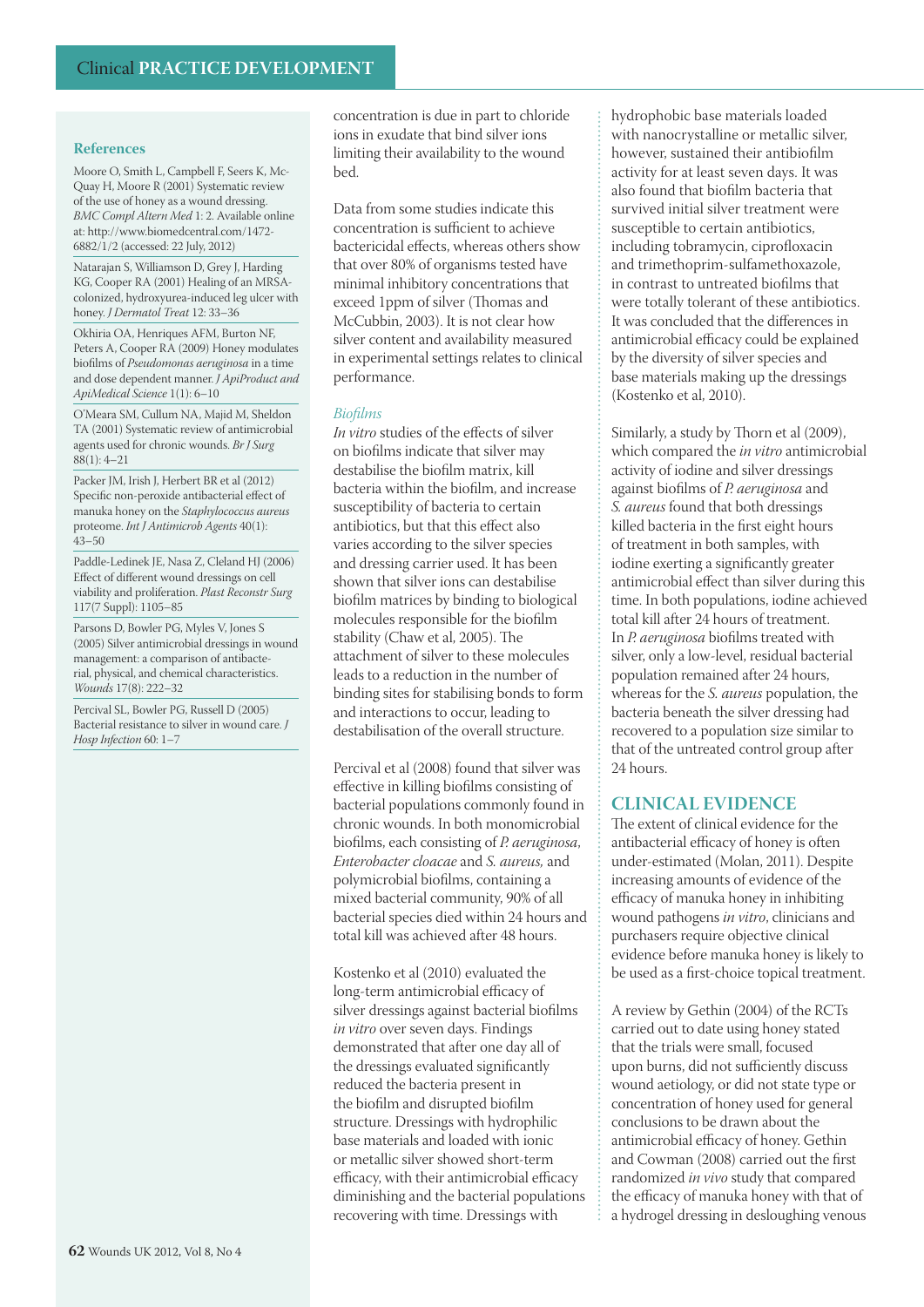leg ulcers. As a secondary outcome, the qualitative bacteriological changes that occurred during a four-week period of treatment with either manuka honey or hydrogel were determined.

At baseline, MRSA was isolated in 10 ulcers in the honey group and six in the hydrogel group. After four weeks, this reduced to 3/10 ulcers in the honey group compared to 5/6 in the hydrogel group. The authors concluded that the ability of manuka honey to eradicate MRSA was a positive finding that may have implications for wound management and infection control and is in line with the findings of Natarajan et al (2001), Dunford et al (2000), Visavadia et al (2006), Chambers (2006) and Eddy and Giddeonsen (2005) that honey successfully eradicates MRSA from colonised chronic wounds.

The RCT is seen as providing a high level of evidence for practitioners because randomisation minimises the risk of bias and counteracts the placebo effect (International Consensus, 2012). However, they are expensive and time-consuming so are less likely to be undertaken. As a result, other forms of evidence need to be considered, including observational studies, and expert and patient opinion. Systematic reviews of RCTs and metaanalysis evaluate the strength of available clinical evidence in order to guide future clinical practice. A systematic review of antimicrobial agents used in chronic wounds (O'Meara et al, 2001) identified a small number of topical agents of limited value, but suggested that larger, betterdesigned studies were needed. Since then several more reviews have been conducted on silver (Bergin and Wraight, 2006; Vermeulen et al, 2007; Storm-Versloot et al, 2010; Carter et al, 2010; Toy and Macera, 2011; Aziz et al, 2012) and honey (Moore et al, 2001; Jull et al, 2008; Bardy et al, 2008), but none have provided definitive evidence to recommend either of them over other treatments.

Although silver dressings have been assessed in many different types of studies, the lack of consistent clinical evidence of their antimicrobial efficacy to support their use in practice may have arisen because different endpoints have been utilised (International Consensus, 2012). Endpoints relating to healing are

perhaps unrealistic and measurement of bioburden or assessment of indicators of infection would give more meaningful insight into the antimicrobial efficacy of agents such as honey and silver. Difficulties in comparing available studies arise for several reasons, including:

- Small numbers of patients
- Wide range of inclusion criteria
- $\rightarrow$  Study protocols
- $\rightarrow$  Endpoints.

As a result, systemic reviews and metaanalyses for silver have come to differing conclusions, or have failed to find sufficient comparable data (International Consensus, 2012). Further clinical studies into the antimicrobial efficacy of both honey and silver are needed.

#### **DEVELOPMENT OF RESISTANCE**

With few exceptions, the introduction of new antimicrobial agents into clinical practice has selected for resistant strains. However, to date, no honey-resistant bacteria has been isolated from wounds (Cooper et al, 2010). Training experiments with manuka honey (Cooper et al, 2010) did not select for honey-resistant mutants and the risk of bacteria acquiring resistance to honey was thought to be low, provided that high concentrations of honey were maintained clinically. Unlike antibiotics, antimicrobial agents such as manuka honey and silver affect more than one bacterial target site and, although this does not prevent the emergence of resistance, it is less likely to develop as multiple mutations are needed. There is well-documented evidence for bacterial resistance to silver (Maillard, 2006) with experimental and clinical evidence (in chronic wounds and burns) showing that bacteria can develop resistance to silver (Gupta and Silver, 1998). Bacteria with known silver resistance include *E. coli*, *E. cloacae*, *Klebsiella pneumoniae*, *Acinetobacter baumannii*, *Salmonella typhimurium* and *Pseudomonas stutzeri* (Percival et al, 2005).

#### **SAFETY PROFILE OF HONEY**

Honey-based treatments have been found to be preferential to silver or iodine due to comparative lack of toxicity (DuToit and Page, 2009). Dutoit and Page (2009) observed that silver-impregnated dressings are potentially cytopathic and cytotoxic to proliferating cells *in vitro*, and that this may

#### **References**

Percival SL, Bowler P, Woods EJ (2008) Assessing the effect of an antimicrobial wound dressing on biofilms. *Wound Repair Regen*  $16(1): 52-57$ 

Poon V, Burd A (2004) In vitro cytotoxicity of silver: implication for clinical wound care. *Burns* 30: 140–47

Roberts AEL, Maddocks SE, Cooper RA (In press) Manuka honey is bactericidal against *P. aeruginosa* and results in differential expression of oprF and algD. *Microbiol*

Robson V (2005) Guidelines for the use of honey in wound management. In: White R, Cooper R, Molan P (eds). *Honey: A Modern Wound Management Product*. Wounds UK, Aberdeen: 149

Storm-Versloot MN, Vos CG, Ubbink DT, Vermeulen H (2010) Topical silver for preventing wound infection. *Cochrane Database Syst Rev* 17(3): CD006478